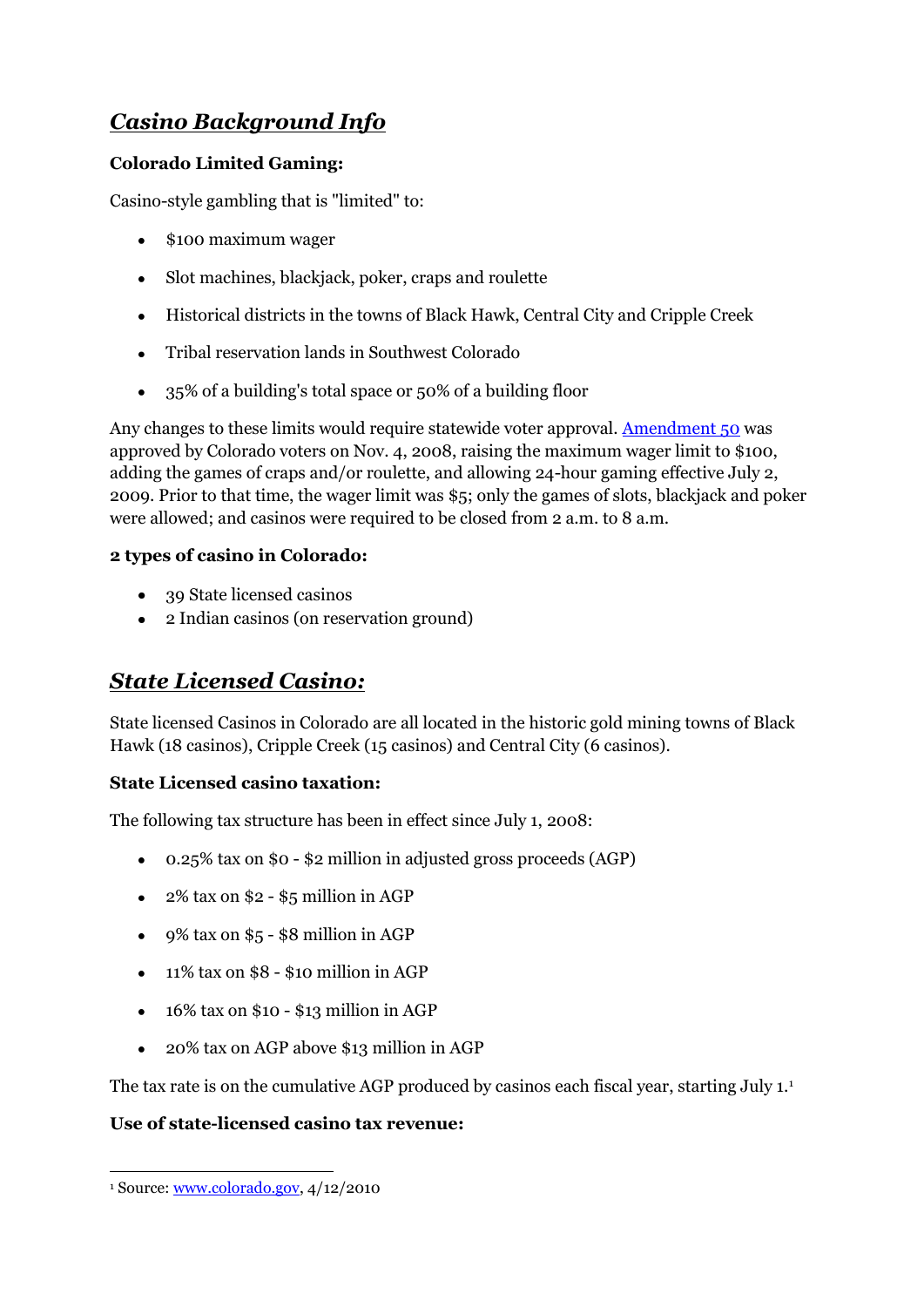The Division of Gaming (which is a division of the Dept. of Revenue) is a cash-funded organization, meaning no general tax dollars are used for its operation or expenses. The Division operates on the revenues generated from the gaming tax, application and license fees, any fines levied by the Division and other miscellaneous revenues.

Before any monies are distributed via the Limited Gaming Fund, the expenses of running the Commission and the Division of Gaming must be paid and two months of operating expenses for the Division must be placed in escrow. After these obligations are met, the remaining money is distributed according to the following Constitutional formula:

- 28% to the State Historical Society
- 12% to Gilpin and Teller counties
- 10% to Black Hawk, Central City and Cripple Creek
- 50% to the State General Fund

The allocation of the 50% State General Fund share is controlled by statute.

Starting at the end of State fiscal year 2010, any additional tax revenues generated by the implementation of Amendment 50 will be distributed according to the following Constitutional formula:

- 78% to the Colorado Community College System
- 12% to Gilpin and Teller counties
- 10% to Black Hawk, Central City and Cripple Creek

## *Indian Casino:*

The State of Colorado has entered into compacts with two Indian tribes in southwest Colorado to conduct casino-style gaming on their reservation land. The two tribes, the Ute Mountain Ute Tribe (Ute Mountain Casino, Towaoc, Sept. 1992) and the Southern Ute Indian Tribe (Sky Ute Casino & Lodge, Ignacio, early 2000), are not subject to taxation and are not required to report their revenues to the State. The tribes have agreed to conduct limited gaming with the same \$100 bet limits that other state-licensed casinos in Colorado adhere to, but a provision in the compacts allows the tribes to litigate possible higher stakes and increased scope of games. The tribal casinos may offer live keno in addition to slot machines, poker, blackjack, craps and roulette.

#### **Indian Casino Taxation:**

Indian Gaming Regulatory Act (IGRA) of 1988 specifies that states may not tax tribal gaming revenues. Tribes can agree to share a limited portion of their gaming proceeds with state and local governments, however, subject to approval by the secretary of the Interior.<sup>2</sup>

#### **Use of Indian Casino Tax Revenue:**

 $\overline{a}$ <sup>2</sup> Source[: http://www.ncsl.org/default.aspx?tabid=12662,](http://www.ncsl.org/default.aspx?tabid=12662) 06/01/2010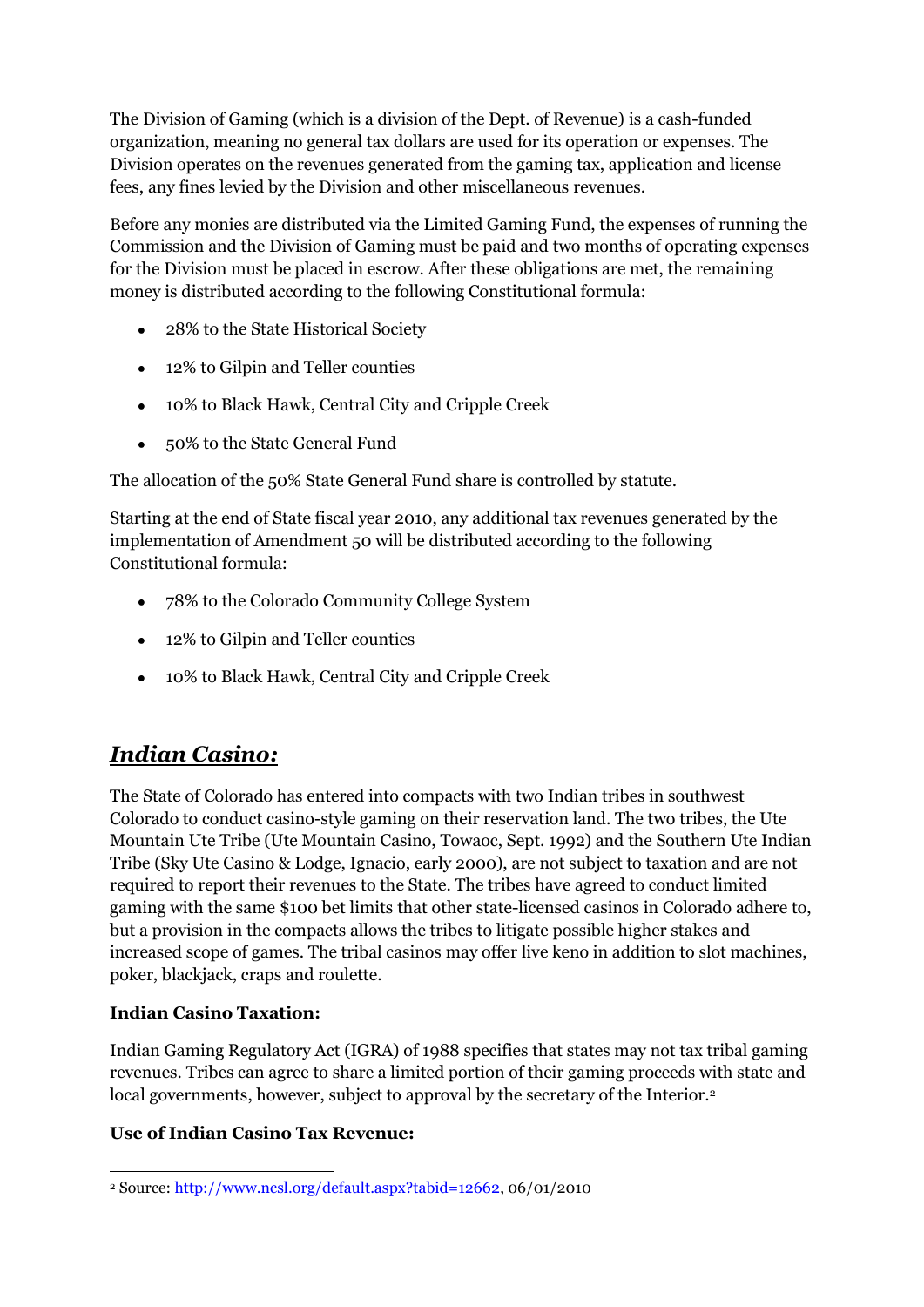Tribes use their revenues for the same purposes that other governments do—to provide education, roads, health, public safety and care for elders and the poor.

### **Recent approval/denials state licensed casinos in Colorado**

Outside the towns of Cripple Creek, Blackhawk and Central City, no new casino has opened recently. Within these towns, new casinos open their doors or existing casinos go out of business on a regular basis.

The following initiatives have been proposed in Colorado and all have been rejected by a state vote:

- Amendment 3: Limited Gaming Selected Western and Southern Cities and Counties. *Summary:* The proposed amendment to the Colorado Constitution would: Legalize, on and after August 1, 1993, limited gambling in the cities and towns of Trinidad, Walsenburg, Leadville, Naturita, Silver Cliff, Lake City, Silverton, Oak Creek, Grand Lake, Walden, and Dinosaur, and in the counties of Las Animas, Huerfano, and Hinsdale, subject to an affirmative local vote; **Result**: failed, yes votes 29%.
- Amendment 4: Limited Gaming Selected Eastern and Southern Cities and Counties. *Summary:* The proposed amendment to the Colorado Constitution would: Legalize, no later than October 1, 1993, limited gambling in the cities and towns of Burlington, Evans, Lamar, Las Animas, Sterling, Antonito, Garden City, Granada, Holly, Julesburg, Ovid, Milliken, Peetz, and Sedgwick, and in the counties of Logan, Prowers, and Sedgwick, subject to an affirmative local vote; **Result**: failed, yes votes 27%
- Amendment 5: Limited Gaming Parachute. *Summary:* The proposed amendment to the Colorado constitution would: Legalize limited gambling in the commercial districts of the town of Parachute, in Garfield County, as of June 1, 1993; **Result**: failed, yes votes 28%
- Amendment 9: Limited Gaming Selected Area in Lower Downtown Denver. *Summary:* The proposed amendment to the Colorado Constitution would: Legalize limited gambling in areas of lower downtown Denver located in the Central Platte Valley in the City and County of Denver; **Result**: failed, yes votes 20%
- Amendment 13: Limited Gaming in Manitou Springs and Public Airports, 1994. *Summary*: The proposed amendment to the Colorado Constitution would permit certain forms of limited gaming at public airports, in the City of Manitou Springs, by certain charitable organizations, and by amending some of the existing constitutional provisions pertaining to gaming in Colorado, legalize the operation of slot machines in public airports. **Result**: failed, yes votes 8%
- Amendment 18: Limited Gaming in Trinidad, 1996. *Summary:* The proposed amendment to the Colorado Constitution would:
	- $\circ$  Legalizes limited gaming in Trinidad, as it exists in Black Haw, Central City, and Cripple Creek, if approved in a local vote conducted within 150 days of the statewide election;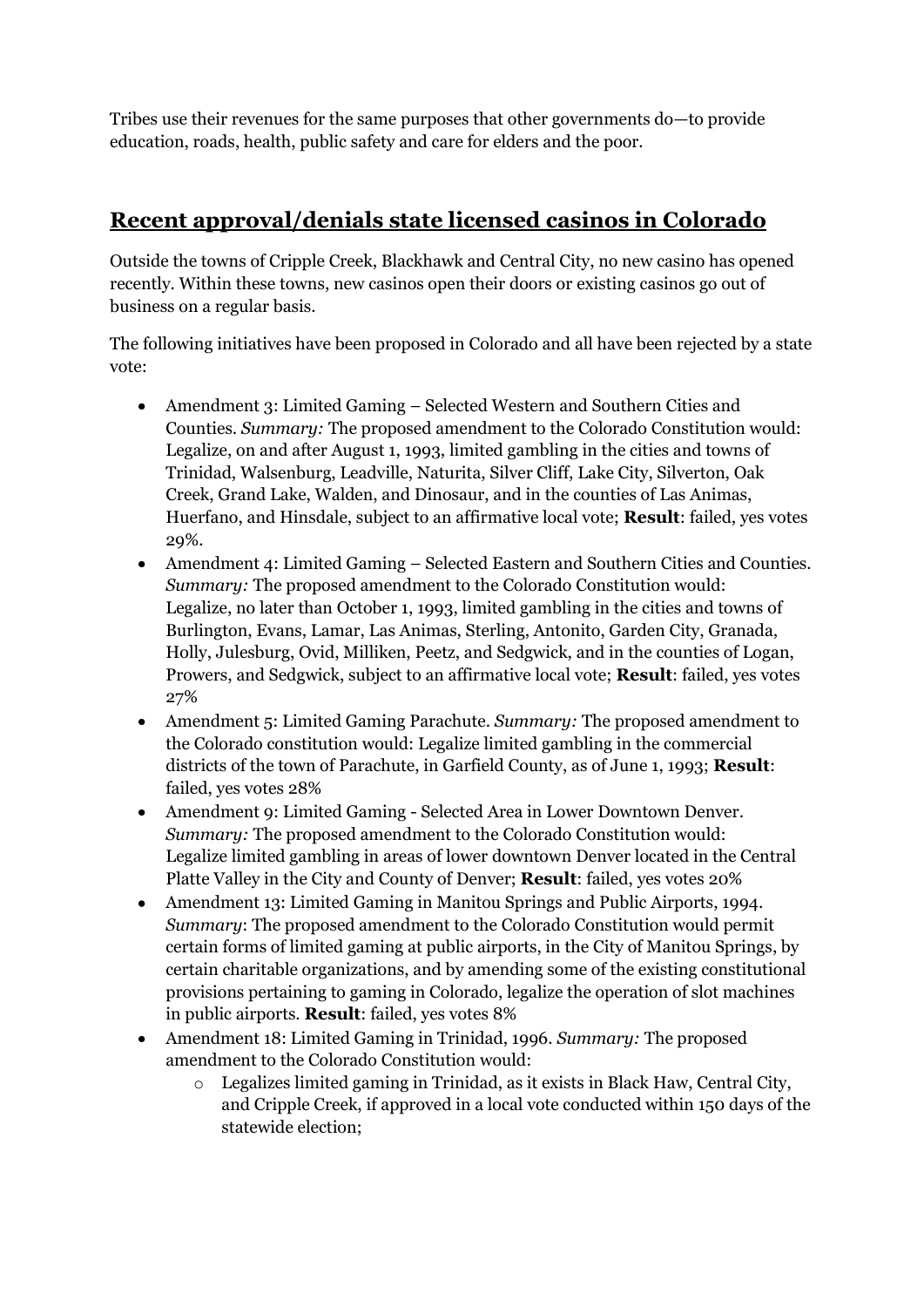- o Restricts gaming to commercial buildings or replicas of commercial buildings that had existed prior to 1914 in the Corazon de Trinidad National Historic District;
- o Includes Trinidad's limited gaming revenue in the distribution formula in the Colorado Constitution for proceeds from the present gaming communities;
- o Directs the Limited Gaming Control Commission to administer limited gaming in Trinidad; and
- o Requires that the General Assembly act to implement provisions of this amendment within 30 days after voter approval at the local election. **Result**: failed, yes votes 32%

## **Recent approval/denials Indian casino in Colorado**

#### *500-Acre Casino Project near Denver Int. Airport:*

A 500-acre casino project by the Cheyenne and Arapaho tribes from Oklahoma in 2004, that would have been located near Denver International Airport:

- Tribes claims 27 million acres of land in Colorado. Approval of this casino project would settle that claim
- Project needed approval from Governor Bill Owens (anti-casino in general) and the Secretary of the Interior, but got rejected by both parties
- The project would have been privately funded
- Casino revenue taxes were proposed to be 1% higher than the tax rates for statelicensed casinos
- At least 1700 direct jobs would have been created
- Generation of approximately \$1 billion in state revenue in 10 years
- the Interior Department's top lawyer for Indian matters, Matt McKeown, told the developers/tribe that the tribe's claim was already re-opened and settled in 1965

#### *Indian reservation casino on the Riverwalk in Pueblo:*

- After denial of the 500-acre casino near DIA, the Cheyenne and Arapahoe tribes of Oklahoma (working together with Council Tree Communications, Inc. Out of Denver) announced their hopes of building a one-hundred million dollar, 5-acre hotel and casino (50,000 sf casino, 1000 gaming machines/tables, 200 hotel rooms) along the Historic Arkansas Riverwalk in Pueble, CO (2005)
- Reservation status of the land in Pueblo was needed first to be able to establish the Indian reservation casino
- Both Senators Ken Salazar (D) and Wayne Allard (R) and Governor Bill Owens opposed the plan
- the Cheyenne and Arapahoe Tribes of Oklahoma dropped plans for the casino in favor of a more aggressive pursuit of land and water claims in the state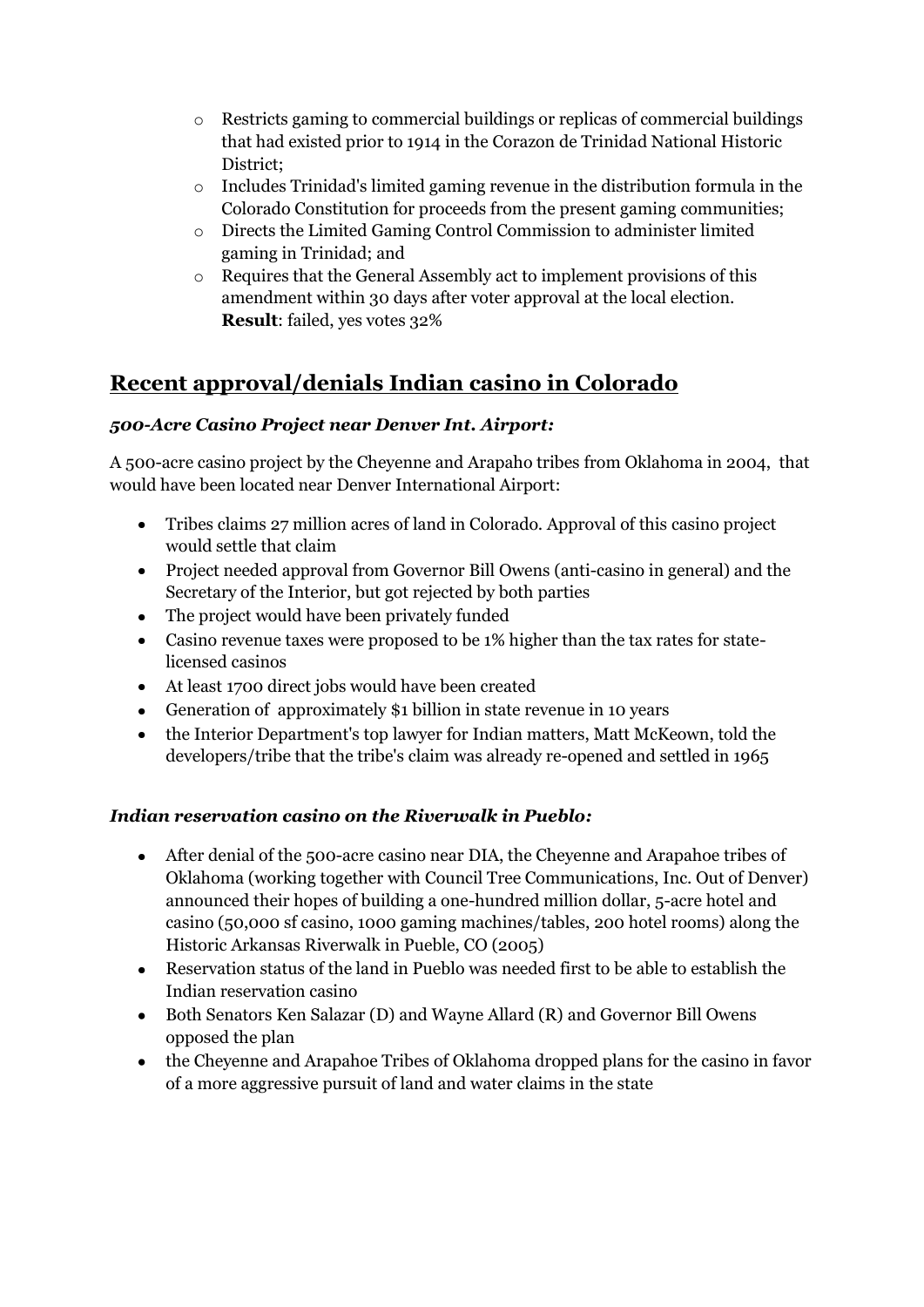## **Approval process for state-licensed casino**

According to Referendum C (1992, passed with yes vote of 76%) a local vote is required on gaming after a statewide vote. *Summary:*

The proposed amendment to the Colorado Constitution would:

- $\bullet$ Require the approval of the voters of a city, town, or unincorporated portion of a county before limited gambling, as approved by a statewide vote on a constitutional amendment, shall be lawful in that locality;
- Provide that, if voters do not approve limited gambling in a local election, a period of four years shall elapse before the question may be submitted again; and
- Provide that the effective date for this proposal shall be on or after the November 3, 1992 general election, thus including gambling proposals on the 1992 ballot.

## **Approval process for Indian casino**

- TAKE LAND IN TRUST FOR OFF-RESERVATION CASINO, if casino is to be proposed outside reservation
	- o The IGRA requires that Indian gaming occur on Indian lands. Indian lands include land within the boundaries of a reservation as well as land held in trust or restricted status by the United States on behalf of a tribe or individual, over which a tribe has jurisdiction and exercises governmental power. Tribes operating gaming facilities off the reservation on non-Indian lands are subject to the laws of the state where the facility is located.
- OBTAIN APPROVAL FROM **STATE** (Governor), **BIA** (BUREAU OF INDIAN AFFAIRS) AND **NIGC** (NAT. INDIAN GAMING COMMISSION) TO ESTABLISH AND OPERATE A CLASS III GAMING FACILITY (i.e. a casino). IGRA REQUIRES THAT TRIBE AND STATE NEGIOTIATE A TRIBAL-STATE COMPACT. COMPACT TO BE APPROVED BY BIA (TRHOUGH THE **SECRETARY OF THE INTERIOR**, which is currently Ken Salazar). The tribal-state compact is an agreement that may include provisions concerning standards for the operation and maintenance of the gaming facility, the application of laws and regulations of the tribe or the state that are related to the licensing and regulation of the gaming activity, and the assessment by the state of amounts necessary to defray the costs of regulating the gaming activity

## **Specific issues for a Hayden Casino**

- PROVE HISTORIC TIES BETWEEN THE UTE INDIAN TRIBE AND THE HAYDEN/YAMPA VALLEY AREA!
- MAKE A TRIBAL-STATE COMPACT; Tribal-State compacts are agreements that establish the rules to govern the conduct of Class III gaming activities. Although a compact is negotiated between a tribe and a state, the Secretary of the Interior (Ken Salazar) must also approve the compact.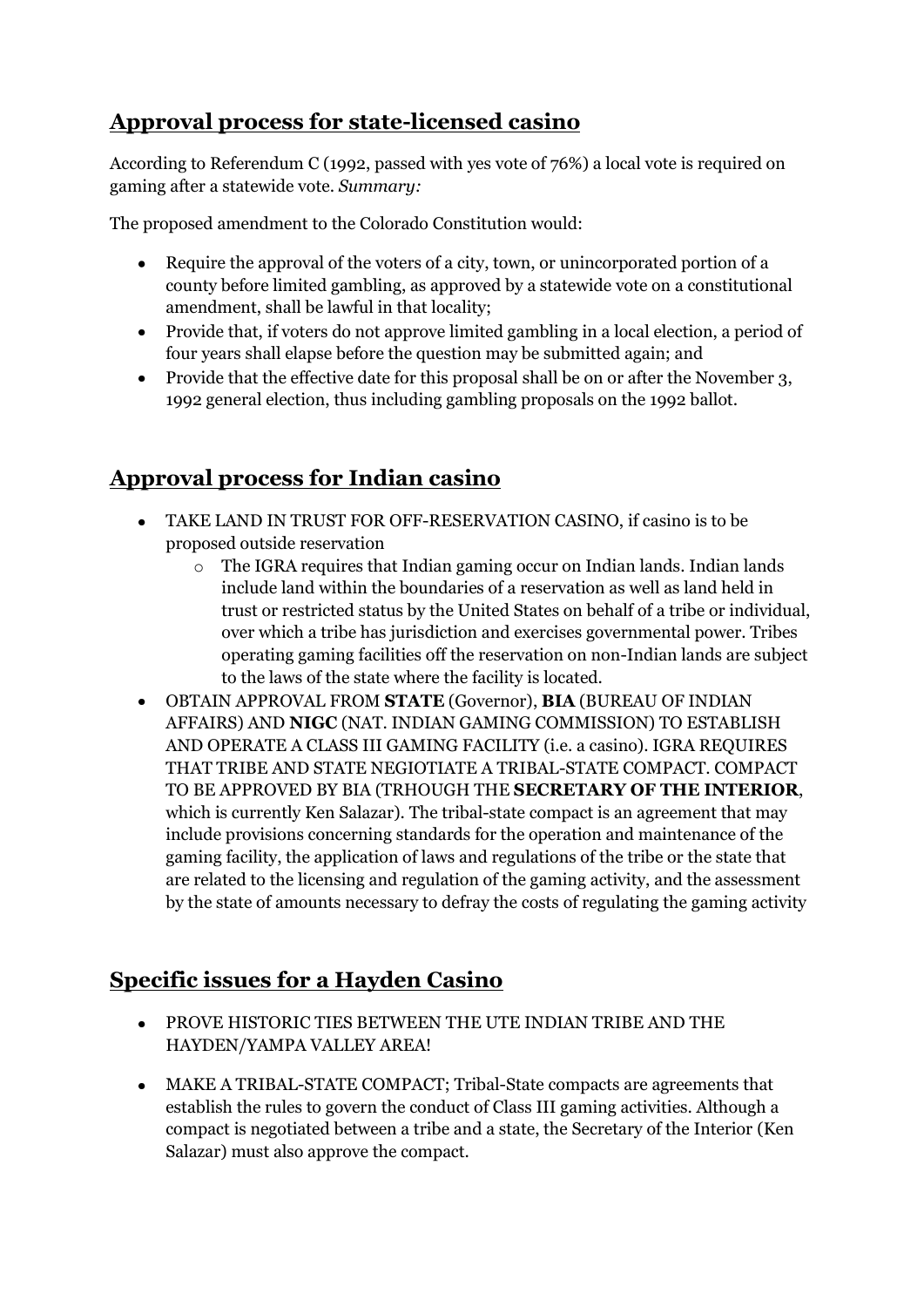- o WHAT'S IN IT FOR THE STATE? *TAXES*??
- o HOW WILL LOCAL GOVERNMENT BE COMPENSATED FOR EXTRA EXPENSES BECAUSE OF CASINO (FIRE DEPT/POLICE DEPT/SCHOOL DISTRICT/UTILITY INFRASTRUCTURE) *TAXES*??
- TAKE LAND IN TRUST FOR OFF-RESERVATION CASINO, as part of the tribal-state compact
	- o Indian gaming must occur on "Indian lands," as defined by IGRA. Indian lands include land within the boundaries of a reservation as well as land held in trust or restricted status by the United States on behalf of a tribe or an individual Indian, over which a tribe has jurisdiction and exercises governmental power. IGRA generally prohibits Indian gaming on lands acquired after October 17, 1988. However, there are certain exceptions to this prohibition, according to  $25$  U.S.C. § 2719:
		- **(a) Prohibition of gaming on lands acquired in trust by Secretary after October 17, 1988**
		- **( b) Exceptions:**

**(1)** Subsection (a) of this section will not apply when—

**(A)** the Secretary, after consultation with the Indian tribe and appropriate State and local officials, including officials of other nearby Indian tribes, determines that a gaming establishment on newly acquired lands would be in the best interest of the Indian tribe and its members, and would not be detrimental to the surrounding community, but only if the Governor of the State in which the gaming activity is to be conducted concurs in the Secretary's determination; or

**(B)** lands are taken into trust as part of—

**(i)** a settlement of a land claim,

**(ii)** the initial reservation of an Indian tribe acknowledged by the Secretary under the Federal acknowledgment process, or

**(iii)** the restoration of lands for an Indian tribe that is restored to Federal recognition<sup>3</sup>

o If a tribe is uncertain as to whether the land on which they intend to game qualifies as "Indian lands," it should seek an advisory opinion from the NIGC prior to initiating gaming. Furthermore, tribes should notify the NIGC whenever they plans to open a new facility so that the NIGC may assure that the operation will be located on Indian lands.

 $\overline{a}$ 

<sup>3</sup> Source[: http://www.nigc.gov/Laws\\_Regulations/Indian\\_Gaming\\_Regulatory\\_Act.aspx#2719](http://www.nigc.gov/Laws_Regulations/Indian_Gaming_Regulatory_Act.aspx#2719)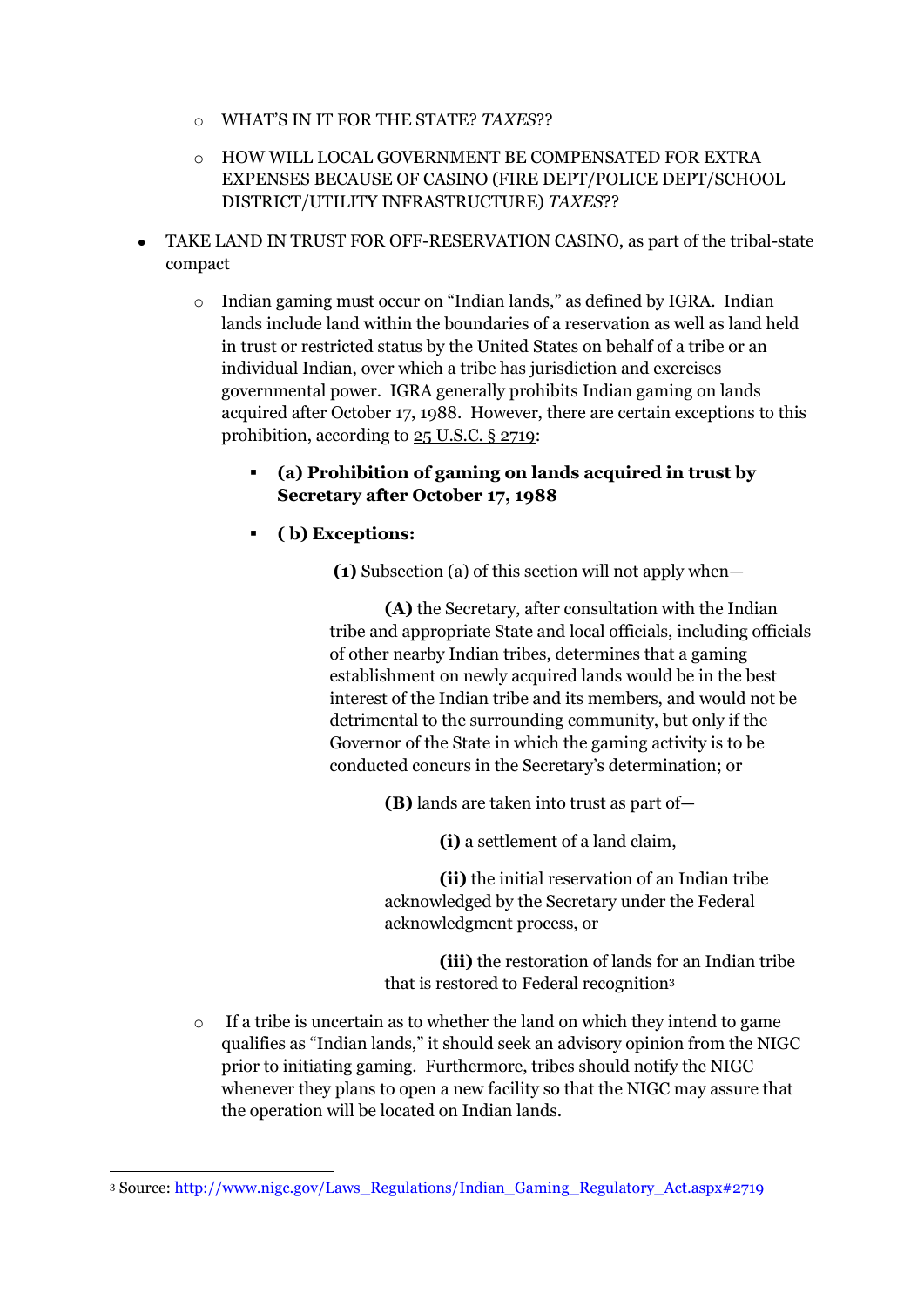- o How do tribes apply to have lands taken into trust? Land into trust is a real estate transaction that converts land from private or individual (fee) title into federal title. Trust status can only be conferred by an Act of Congress, a court decision or settlement, or, most commonly, through an application through the U.S. Department of Interior.
- HAYDEN CASINO SHOULD VERY CLEARLY CATER TO ALREADY EXISTING TOURISTS AND ADDITIONALLY ATTRACT NEW TOURISTS  $\rightarrow$  MAKE CUSTOMER PREDICTIONS AND PROJECTIONS
- WHAT PERCENTAGE WILL BE OUT OF STATE GAMBLERS IN HAYDEN?  $\rightarrow$  MAKE CUSTOMER PREDICTIONS AND PROJECTIONS!
- COMBINE CASINO WITH A HOTEL AND POSSIBLY AMENITIES SUCH AS A SWIMMING POOL, BOWLING ALLEY, CONFERENCE CENTER, ETC. THIS WILL MAKE IT A DESTINATION RESORT AND THEREFORE ACCOMODATE MORE TO TOURISTS INSTEAD OF LOCALS. INCLUDE DEMAND FOR HOTEL IN HAYDEN (HOTEL FEASIBLITY STUDY) AND UNDERLINE THE IMPORTANCE OF A REGIONAL AIRPORT (AND THEREFORE INCOMING TOURISTS) NEXT DOOR. MAKE CONNECTION WITH STEAMBOAT SPRINGS
- WHAT SIZE CASINO IS NEEDED? SQUARE FOOTAGE, AMOUNT OF POKER, BLACKJACK, ROULETTE TABLES, SLOT MACHINES, ETCETERA. HOW MANY HOTEL ROOMS?
- EXPECTED REVENUES FROM GAMBLING/ HOTEL/ OTHER AMENITIES?
- WILL HAYDEN DRAW CUSTOMERS/GAMBLERS FROM EXISTING CASINOS IN CRIPPLE CREEK, CENTRAL CITY AND BLACKHAWK?? RESEARCH INFLUENCE OF A NEW HAYDEN CASINO ON ALREADY EXISTING INDIAN AND STATE-OWNED CASINOS
- MAKE EMPLOYMENT CASE! HOW MANY JOBS WILL BE GENERATED TEMPORARILY BY THE CONSTRUCTION AND HOW MANY JOBS WILL BE CREATED ON THE LONG TERM (direct and indirect jobs).
- MAKE A REVENUE ALLOCATION PLAN IF PER CAPITA PAYMENTS WILL BE MADE AMONG TRIBE MEMBERS; HOW WILL THE TRIBE ALLOCATE ITS NET REVENUES FROM THE CASINO/HOTEL/RESORT AMONG THE TRIBE MEMBERS?<sup>4</sup> IF NO PER CAPITA PAYMENTS WILL BE MADE, A REVENUE ALLOCATION PLAN IS NOT NECESSARY. IF THIS IS THE CASE, NET GAMING REVENUES SHOULD BE USED FOR ANY OF THE FOLLOWING CATEGORIES:
	- o To fund tribal government operations or programs;
	- o To provide for the general welfare of the tribe and its members;
	- o To promote tribal economic development;

**.** 

<sup>4</sup> See guidelines for Revenue Allocation Plan:

<http://www.bia.gov/idc/groups/public/documents/text/idc-002001.pdf>